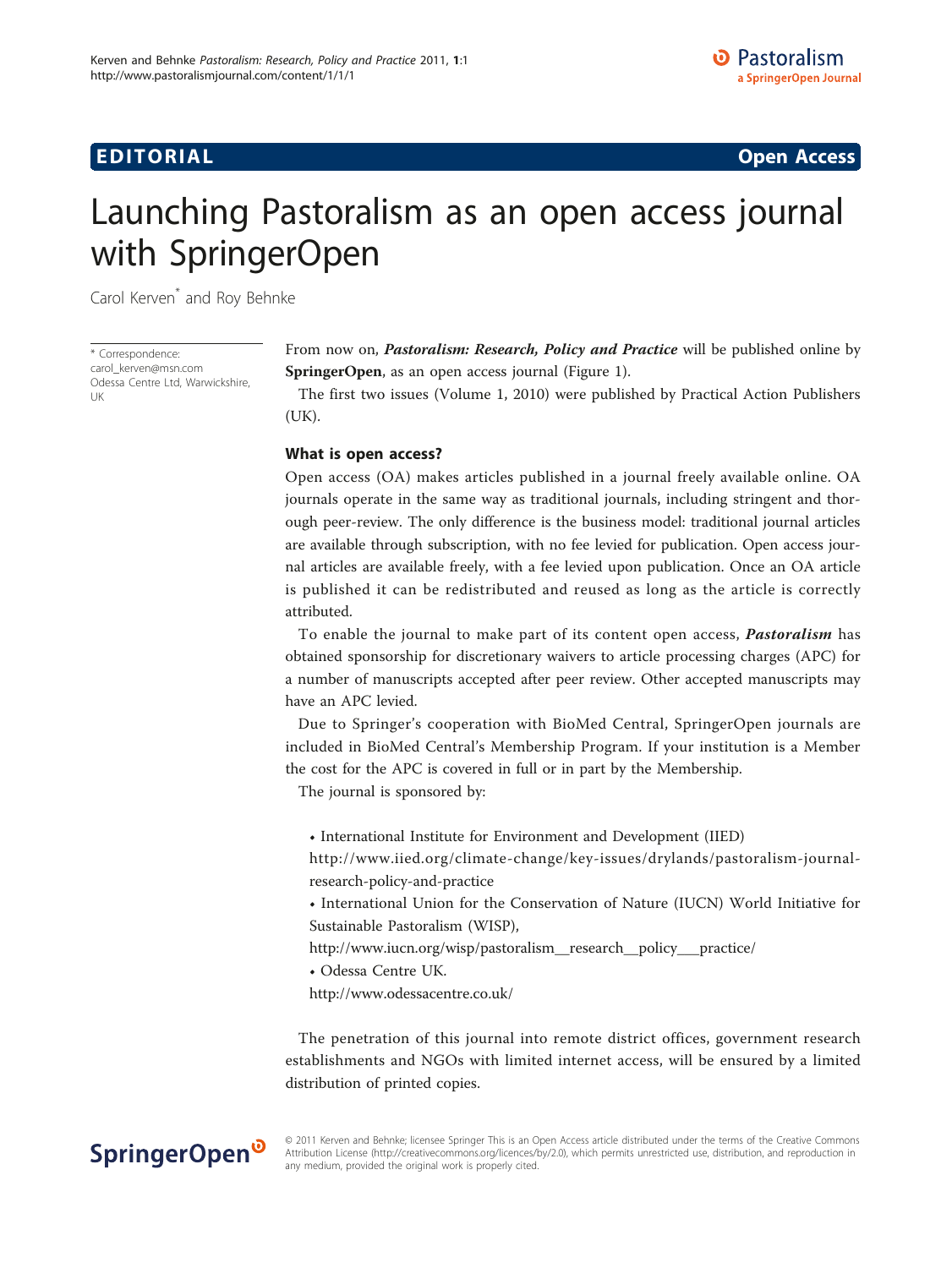<span id="page-1-0"></span>

In Volume 1 published by Practical Action Publishing (UK) Issue 1 was on "Mobile Pastoralism in the Industrial World", with case studies from western USA, Australia, Romania, Spain, France and Brazil, as well as two book reviews. Issue 2 contained articles focussed on southern Africa, Siberia, western China, Tajikistan, Ethiopia and Patagonia. This issue also contained a note on research in progress on the Tibetan plateau and two book reviews.

### Who will be the Journal's contributors?

Pastoralism, incorporating ranching, refers to extensive livestock production mainly on natural pastures and is a global phenomenon. From the semi-arid tropics to the Arctic,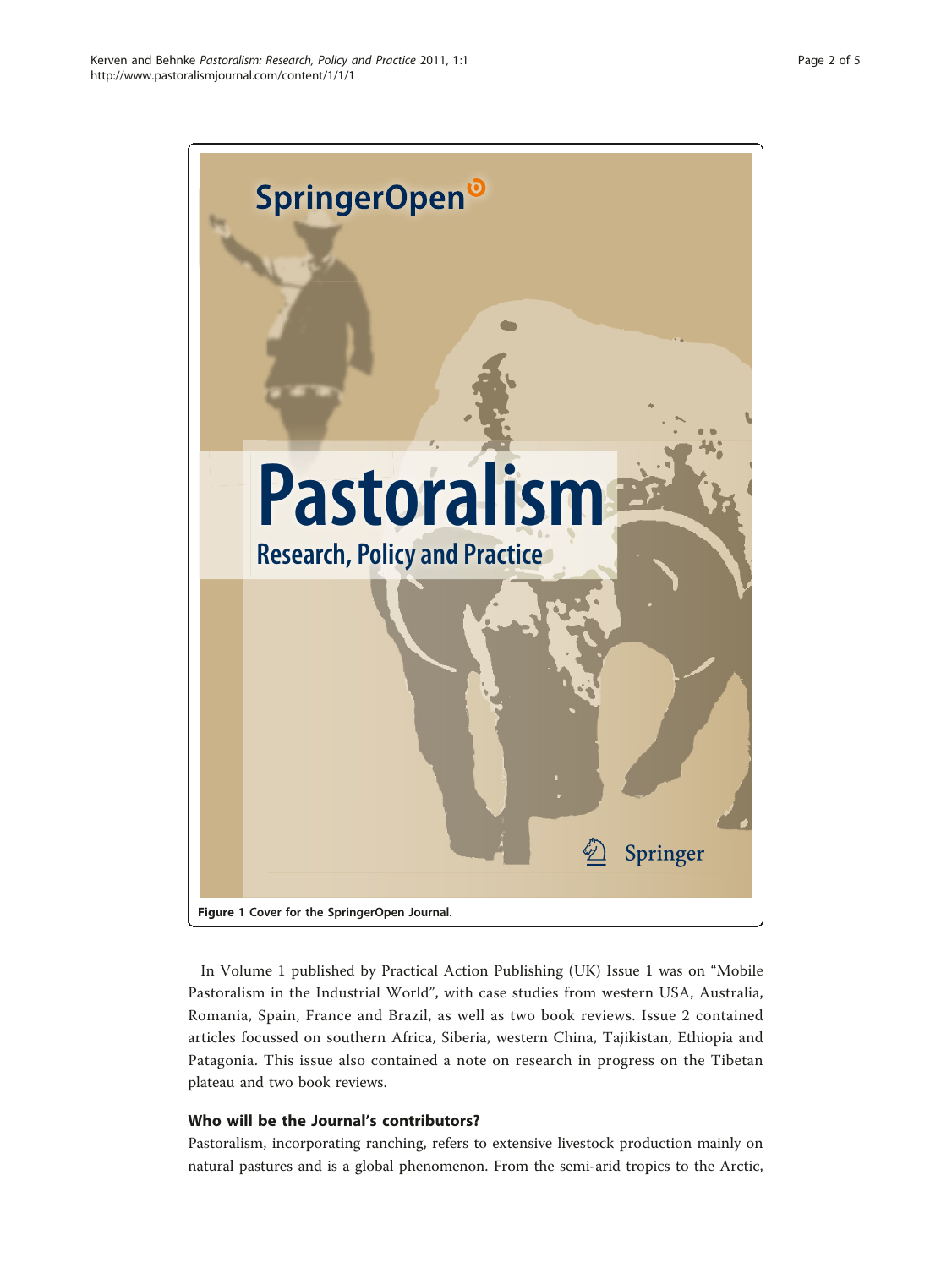it is practiced in environments as varied as deserts and savannahs, marshes, high meadows, plains and tundra. By sourcing material worldwide, Pastoralism promotes the comparative analysis of this varied and widespread production system throughout the world.

The journal publishes research and field experience that influences policy and practice, to improve the welfare of pastoral people, better conserve the environments in which they live, and contribute to broad economic development. Pastoralism is committed to publishing material not just by researchers but also by administrators and field workers who would not normally contribute to a scientific journal.

#### Who will be the Journal's readers?

After the first issue of the Journal was published in September 2009, our sponsors IIED and IUCN WISP placed announcements in their emailed bulletins and websites, and flyers were distributed by Odessa Centre. A number of people registered to receive information about the journal, on the WISP website, or by contacting IIED or the editors at Odessa Centre.

There are several remarkable features shown by the geographical locations of those who had registered their interest in the Journal by late 2010.

Africa 50% Europe 23% Asia and Australia 11% North America 10% Latin America 6%

Half the registered readers were based in Africa, and nearly one third (29%) of all readers were based in only two countries: Kenya and Ethiopia.

There is a discrepancy between the geographical distribution of those who initially expressed interest in the Journal and the actual dispersion of pastoralists in the developing world. An analysis of a report by the International Livestock Research Institute ILRI ([Thornton et al. 2002](#page-4-0)), in Table 1 shows the regional distribution of people defined by ILRI as livestock-dependent and rangeland-based in parts of countries which are arid/semi-arid, humid/subhumid or temperate/tropical highlands. Of the

| <b>REGION</b>                       |              | <b>Millions</b> | $\%$ |
|-------------------------------------|--------------|-----------------|------|
| West Asia, excluding N. Africa      |              | 31.1            | 17   |
| East Asia, inc. China               |              | 21.6            | 12   |
| South Asia, inc. Pakistan and India |              | 19.3            | 11   |
| Ex USSR                             |              | 8.2             | 5    |
| South East Asia                     |              | 1.4             |      |
|                                     | sub-total    | 81.6            | 46   |
|                                     |              |                 |      |
| Sub-Saharan Africa                  |              | 61.9            | 34.3 |
| North Africa                        |              | 5.1             | 2.8  |
|                                     | sub-total    | 67              | 37   |
|                                     |              |                 |      |
| Central and South America           |              | 32.1            | 18   |
|                                     | <b>TOTAL</b> | 180.7           | 100% |
|                                     |              |                 |      |

|  |  |  |  |  | Table 1 Regional breakdown of pastoralist populations in developing world |  |  |  |
|--|--|--|--|--|---------------------------------------------------------------------------|--|--|--|
|--|--|--|--|--|---------------------------------------------------------------------------|--|--|--|

Source: [Thornton et al. 2002.](#page-4-0)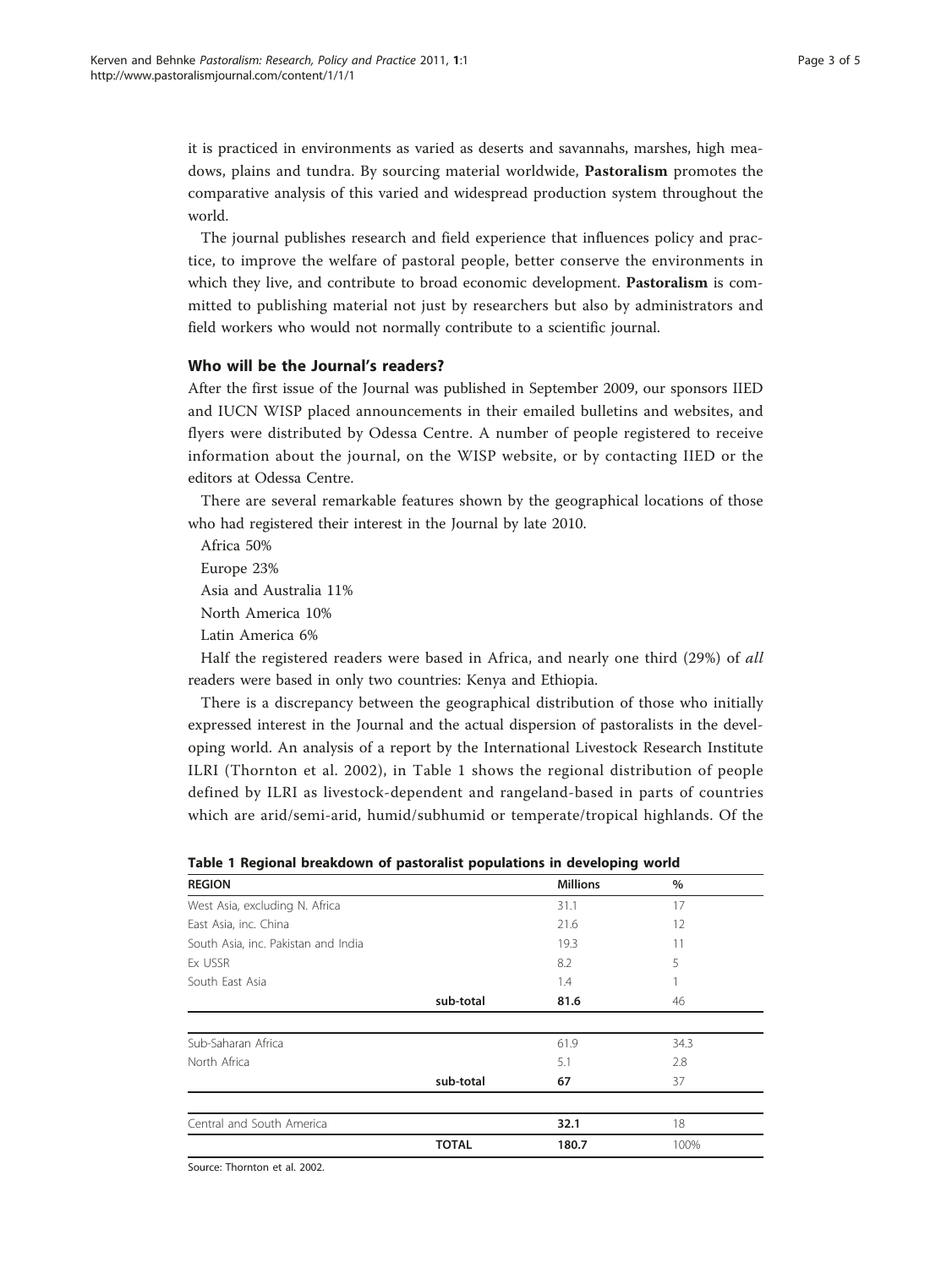total 39 of these countries, 18 (46%) have no representatives among the Journal's registered readers. The countries with the largest pastoral populations, i.e. China, Pakistan, Brazil, Yemen, Sudan, Iran, Somalia etc. are presently very poorly represented among the Journal readers. ILRI's compilation of livestock data in 2002 did not include "northern" or developed rich countries of western Europe, Russia, North America, Australia, Japan etc. Classifications change as countries grow richer, and the BRIC countries of Brazil, Russia, India and China would not now be classified as developing, but Brazil, India and China are included in the ILRI 2002 data base ([Thornton et al.](#page-4-0) [2002](#page-4-0)), while Russia was not.

The majority of pastoralists (45%) are found in Asia (including the Middle East), specifically in China, Pakistan, Iran, Yemen, Saudi Arabia, Afghanistan and Kazakhstan, as well as other countries. However, only 11% of journal readers are so far based in Asia, and a negligible amount from Latin America. It is therefore clear where we need to recruit new readers and contributors. With the transition to SpringerOpen, those who wish to read the journal no longer need to subscribe, pay or sign up. Readers can set up email alerts on SpringerOpen to be informed when a new article is published online in Pastoralism journal. This is an important new channel for widening the representativeness of our Journal.

There are also pastoralist populations in developed countries, and one third of our currently-registered readers are based in Europe, USA and Australia. In recognition of this, the editors have solicited a series of research and policy articles on pastoralists in former socialist eastern and southeastern Europe, which will appear soon in the Journal.

#### Research articles now published on line

Here we briefly introduce the first group of research papers launched on the Springer-Open online website. There are five papers all set in Asia, spanning not only very dissimilar environments and peoples - mountains and deserts of Pakistan, tropical plains of India, cold desert Tibetan plateau - but including a paper on the pre-history of pastoralism in the Eurasian steppes. This assembly of papers well represents the broad concerns of the Journal, with contributions from practitioners as well as academics, and covering diverse disciplines from animal science, archaeology, forestry, geography, grassland science, socio-economics, and veterinary science.

Several general points arise from these articles. Two of the papers (Kumar et al. and Ptackova) discuss the consequences of sedentarisation - settling down of previously mobile pastoralists. In a case from the southern India semi-arid grasslands, over a century and half former mobile pastoralists acquired secure land rights and have spontaneously developed a form of rotational grazing, using live fences and supplementary feeding, which results in a stable form of settled pastoralism. The Tibetan nomads of western China are only now being settled through government-sponsored programmes, and are losing their communal grazing land rights while gaining modern housing and social benefits. The consequences for their pastoralist production and social systems are as yet barely known.

The paper by ur-Rahim et al. about a region in the Hindu Kush mountains of Pakistan draws out the entangled effects of government forestry interventions and central government land tenure reforms on political control, inter-ethnic relations and